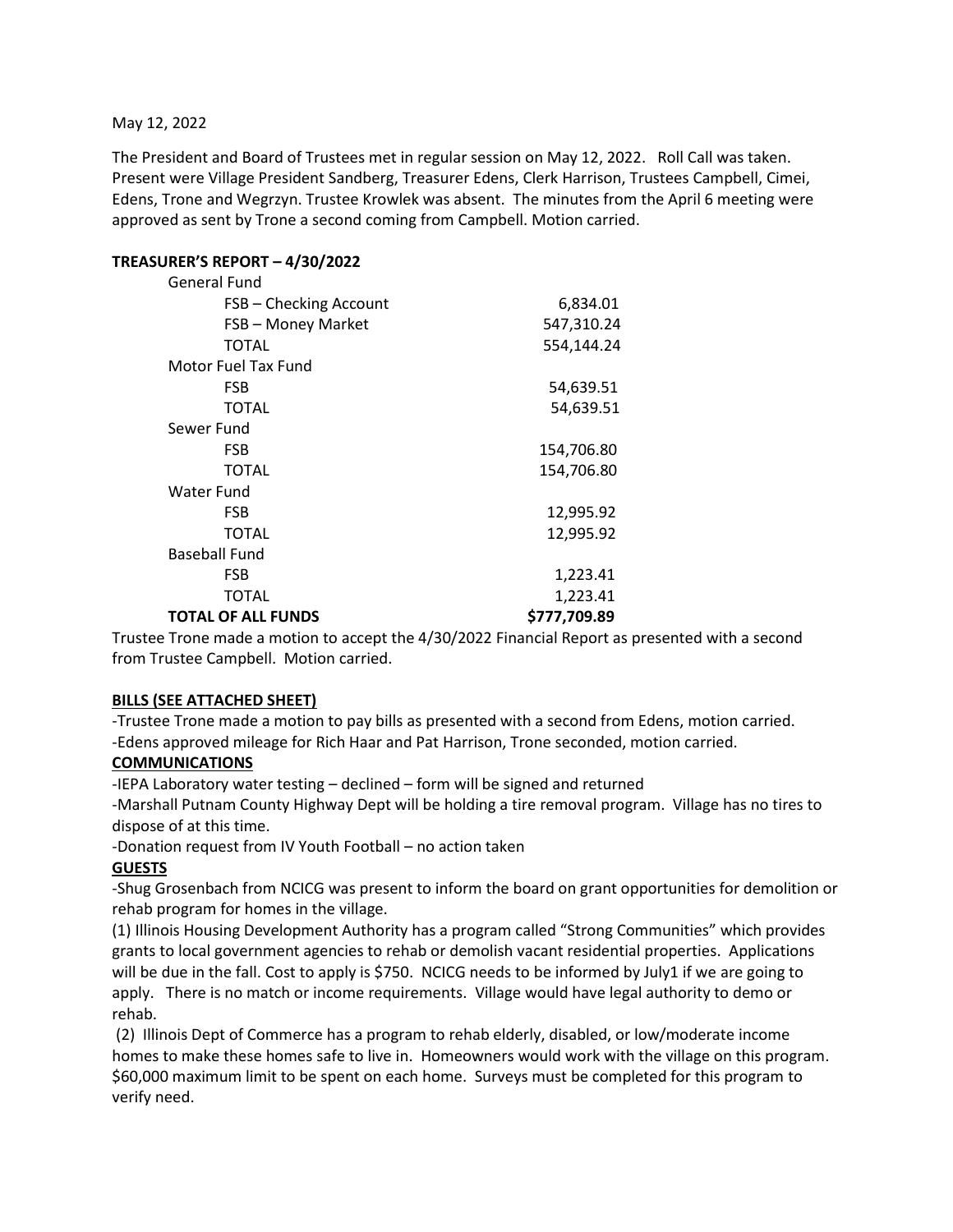-Sean Sandberg was asked to attend this meeting but was not present. Account info was distributed to board members.

### **ZONING AND PLANNING**

-No word from new owner of the vet clinic to change zoning

## **WATER AND SEWER**

-Cleaned laterals

-Will be flushing hydrants in the next week or two

-Higher than normal iron at the PH – Ahlers will talk to Joe/TEST about changing the median

-waiting for Maintenance contract for the STP generator from Cummins. If bid is close to \$3000, Ahlers has been instructed to move forward with it.

#### **ENGINEERING**

-No report

#### **MAINTENANCE**

-Haar has received a bid from Schneider Construction in the amount of \$3200 to put a new roof on the STP. Board would like him to contact Ben Day to just patch shingles.

-Haar presented prices on double walled tanks for gas and diesel to be stored at the STP. After discussion, it was approved to purchase (2) 550 gallon tank containment sump with drain from Interstate Products. Cost is \$1191.11 plus \$153 freight each.

-Information and prices were distributed for (2) mowers that are gasoline driven – that way one tank could be eliminated at the STP. No action taken.

## **POLICE**

-6 citations issued, 11 verbal warnings

-Inquired if the board would allow Lendy to take car to Peru for gas, car wash, and oil changes. Recommended getting gas and oil change in Granville.

-Ordinance violations: (1) 312 S. Theodore – expired vehicles (owners & renters), flat tires – letters have been sent. Will give both homeowner and renter notice to appear.

(2) 213 S. Theodore – letters sent, issued fine, tore up fine due to clean up.

Brush pile with burnt garbage (cans, glass)

Expired plates – informed will be take care of

(3) 321 W.  $10^{th}$  Street – grass, weeds

Letter will be sent to owners

(4) 315. W.  $10^{th}$  Street – has mowed, vehicles up to date with plates

General clean up needs to be done

(5) 4135 Illinois Highway 89 & 9<sup>th</sup> street rental – letters have been sent

Has mowed both properties and trimmed bushes

Pool with water in it from last year – needs to be emptied

(6) 320 W.  $9^{th}$  Street – Letter will be sent

high grass, weeds, and brush pile

(7) 217 N. Walter – old tires on west side of garage

(8)  $2^{nd}$  street empty lot – tall grass/downed tree

# Letter has been sent

(9) 220 W.  $5<sup>th</sup>$  Street – abandoned home

Letter will be sent – broken windows

-ILESA membership – will do more research on this and report back

-portable radio was repaired by Lendy's son

#### **BASEBALL**

-No report